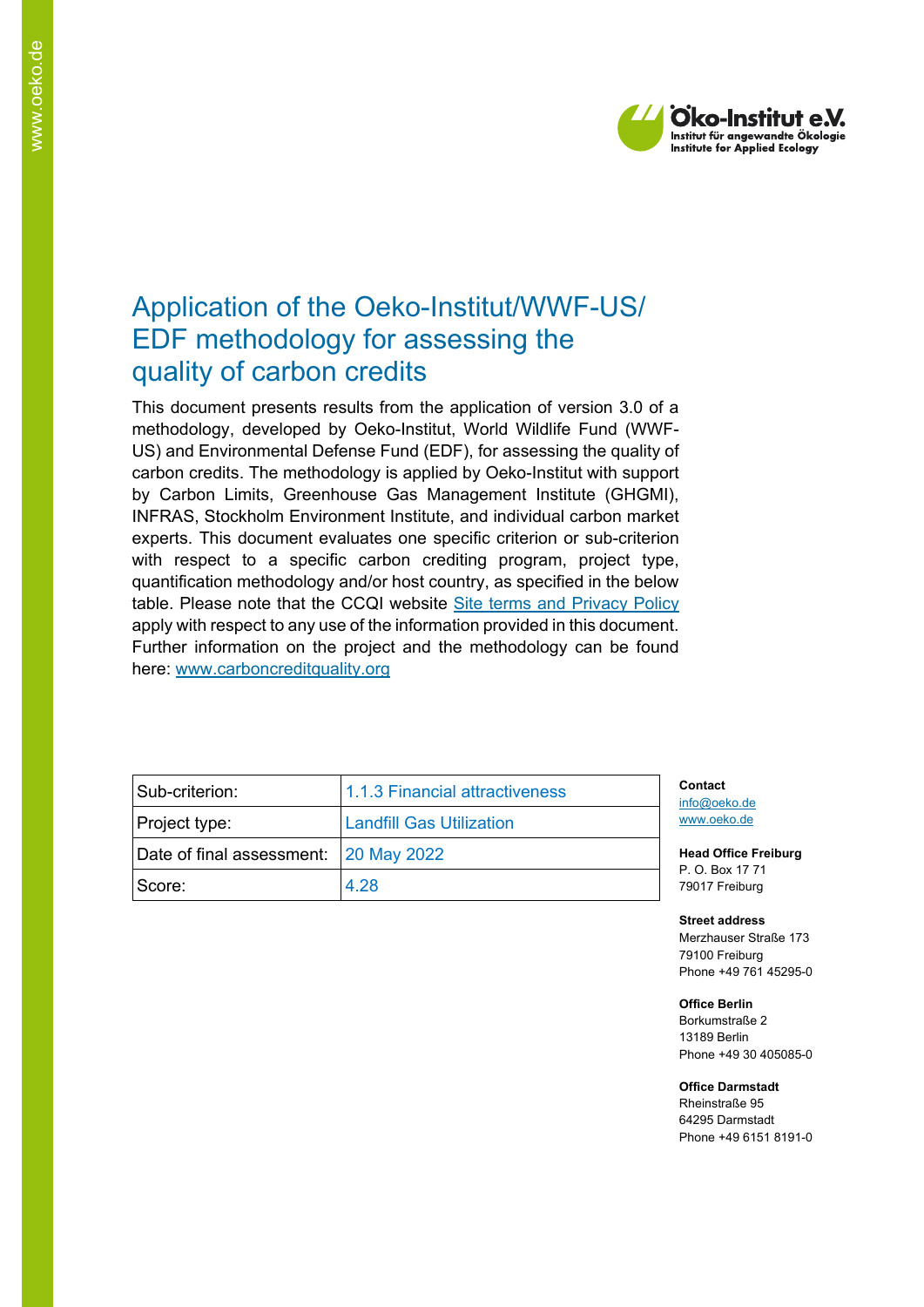# **Assessment**

#### **Relevant scoring methodology provisions**

The methodology assesses the financial attractiveness of the individual project or project type to estimate the likelihood that economic actors would normally not pursue the respective mitigation activity in a given market and policy environment without carbon market revenues. The assessment considers three indicators that are important for determining financial attractiveness: The financial attractiveness without carbon credit revenues, the change in financial attractiveness due to carbon credit revenues, and the financial attractiveness with carbon credit revenues. Following the approach of the methodology the following steps are applied to derive the score:

- Step 1: Decide whether to apply the methodology to an individual project or at the level of a project type.
- Step 2: Collect the relevant data. Where the methodology is applied to an individual project, data provided by the project may be used, as long as this data can be reasonably verified. Where the methodology is applied at the level of the project type, different data sources could be used, including literature information or a sample of individual projects for which the necessary data is available. To the extent possible, the sample should represent different investment conditions and locations within the geographical scope
- Step 3: Define the carbon credit price used in the calculation of the change in financial attractiveness due to carbon credit revenues. The methodology recommends using the current prices of the relevant markets the project is developed for. Assumptions made by the project proponent on expected carbon prices may be used if they are plausible. In absence of further information, the methodology recommends using a consistent proxy for all projects.
- Step 4: Identify for each project the respective value for:
	- a. The equity IRR without carbon credit revenues (IRR);
	- b. The change in equity IRR due to carbon credit revenues (ΔIRR); and
	- c. The equity IRR with carbon credit revenues.
- Step 5: Identify for the project the relevant project category in the CDM Methodological Tool for Investment Analysis (CDM TOOL 27) according to the following table:

| Group | <b>Categories</b>                                                                                                                                                                                                                                                                                                                               |
|-------|-------------------------------------------------------------------------------------------------------------------------------------------------------------------------------------------------------------------------------------------------------------------------------------------------------------------------------------------------|
|       | Energy Industries; Energy Distribution; Energy Demand; Waste handling and disposal                                                                                                                                                                                                                                                              |
| 2     | industries; Chemical Industries; Construction; Transport;<br>Manufacturing<br>Mining/Mineral production; Metal production; Fugitive Emissions from fuels; Fugitive<br>Emissions from production and consumption of halocarbon, and Sulphur hexafluoride;<br>Solvent use; Carbon capture and storage of CO <sub>2</sub> in geological formations |
| 3     | Afforestation and reforestation; Agriculture                                                                                                                                                                                                                                                                                                    |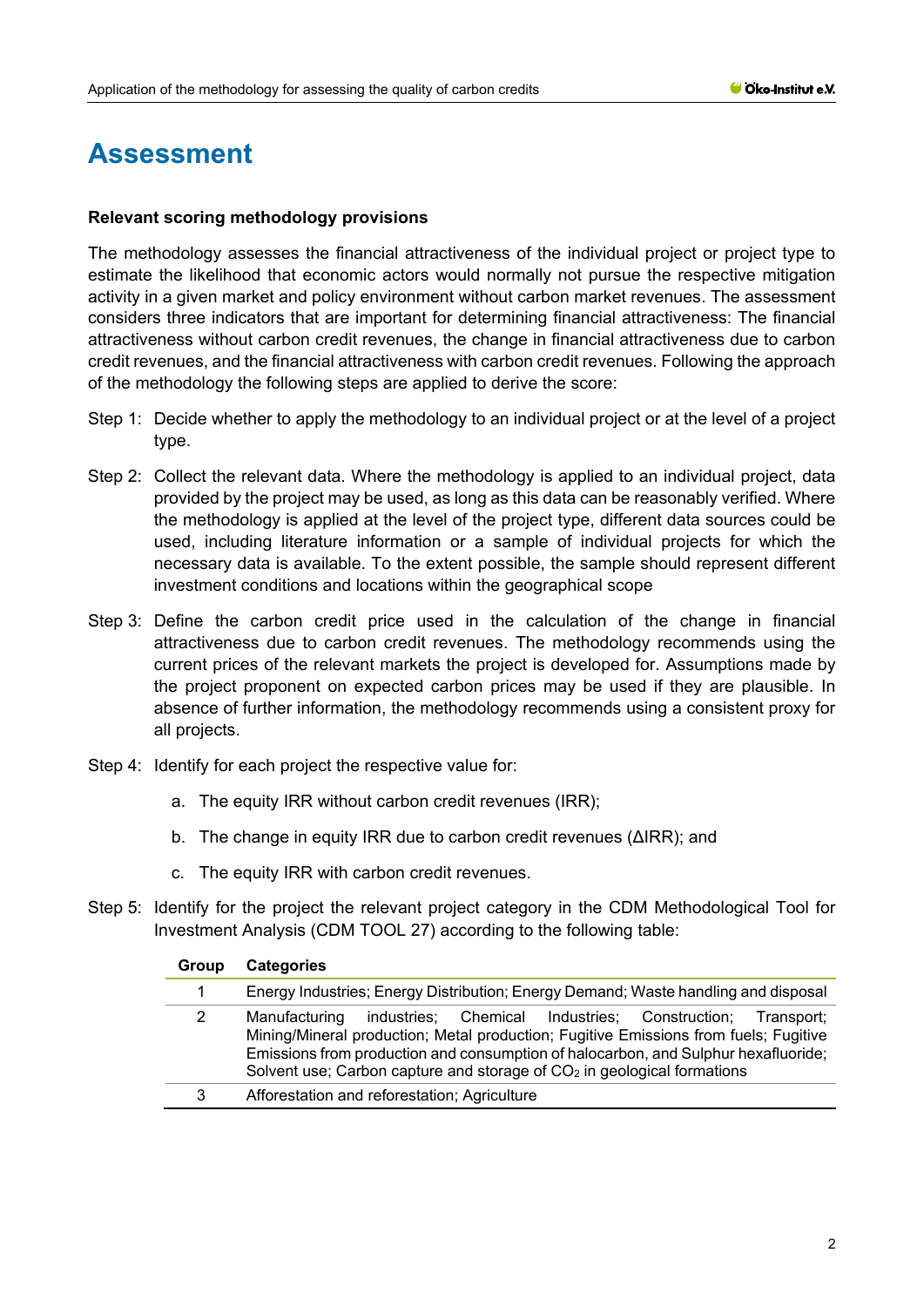- Step 6: Retrieve for each project the country-level expected return on equity (ROE) in the CDM methodological tool for investment analysis for the respective group identified in step 5 (The respective table can be found on page 12 of version 08.00 of CDM TOOL 27).
- Step 7: Determine for each project the three indicators, by putting the IRR, the ΔIRR, and the sum of IRR and ΔIRR in relation to the expected return on equity (ROE).
- Step 8: If the methodology is applied to a project type, calculate the average values for Indicator 1.1.3.1, Indicator 1.1.3.2, and Indicator 1.1.3.3 for the sample of projects.
- Step 9: Apply the scoring approach in the methodology to determine the score for indicator 1.1.3.1.
- Step 10:Apply the scoring approach in the methodology to determine the score for indicator 1.1.3.2.
- Step 11:Apply the scoring approach in the methodology to determine the score for indicator 1.1.3.3.
- Step 12:Apply the scoring approach in the methodology to determine the overall score for subcriterion 1.1.3.

If a project or project type does not have revenues or cost savings other than carbon market revenues, an IRR cannot be calculated. As these projects fully rely on carbon market revenues, they are clearly not financially viable without carbon market revenues and are therefore assigned a score of 5.

#### **Information sources considered**

- 1 Climate Action Reserve Public Registry, Data accessed on 04 February 2022 <https://thereserve2.apx.com/myModule/rpt/myrpt.asp?r=111>
- 2 CDM Project Search. Data accessed on 04 February 2022 <https://cdm.unfccc.int/Projects/projsearch.html>
- 3 Gold Standard Impact Registry, Data accessed on 04 February 2022 <https://registry.goldstandard.org/projects?q=&page=1>
- 4 The Verra Registry Verified Carbon Standard, Data accessed on 04 February 2022 <https://registry.verra.org/>
- 5 World Development Indicators Lending interest rate (Indicator: FR.INR.LEND), Data accessed on 19 January 2022. [https://databank.worldbank.org/source/world-development](https://databank.worldbank.org/source/world-development-indicators)[indicators](https://databank.worldbank.org/source/world-development-indicators)
- 6 Tax Foundation Corporate Tax Rates around the World, 2021. Data accessed on 19 January 2022.<https://taxfoundation.org/publications/corporate-tax-rates-around-the-world/>
- 7 CDM TOOL27 Methodological tool: Investment analysis Version 08.0 <https://cdm.unfccc.int/methodologies/PAmethodologies/tools/am-tool-27-v8.pdf>
- 8 United States Environmental Protection Agency: LFGcost-Web Landfill Gas Energy Cost Model <https://www.epa.gov/lmop/lfgcost-web-landfill-gas-energy-cost-model>

#### **Assessment outcome**

The project type is assigned a score of 4.48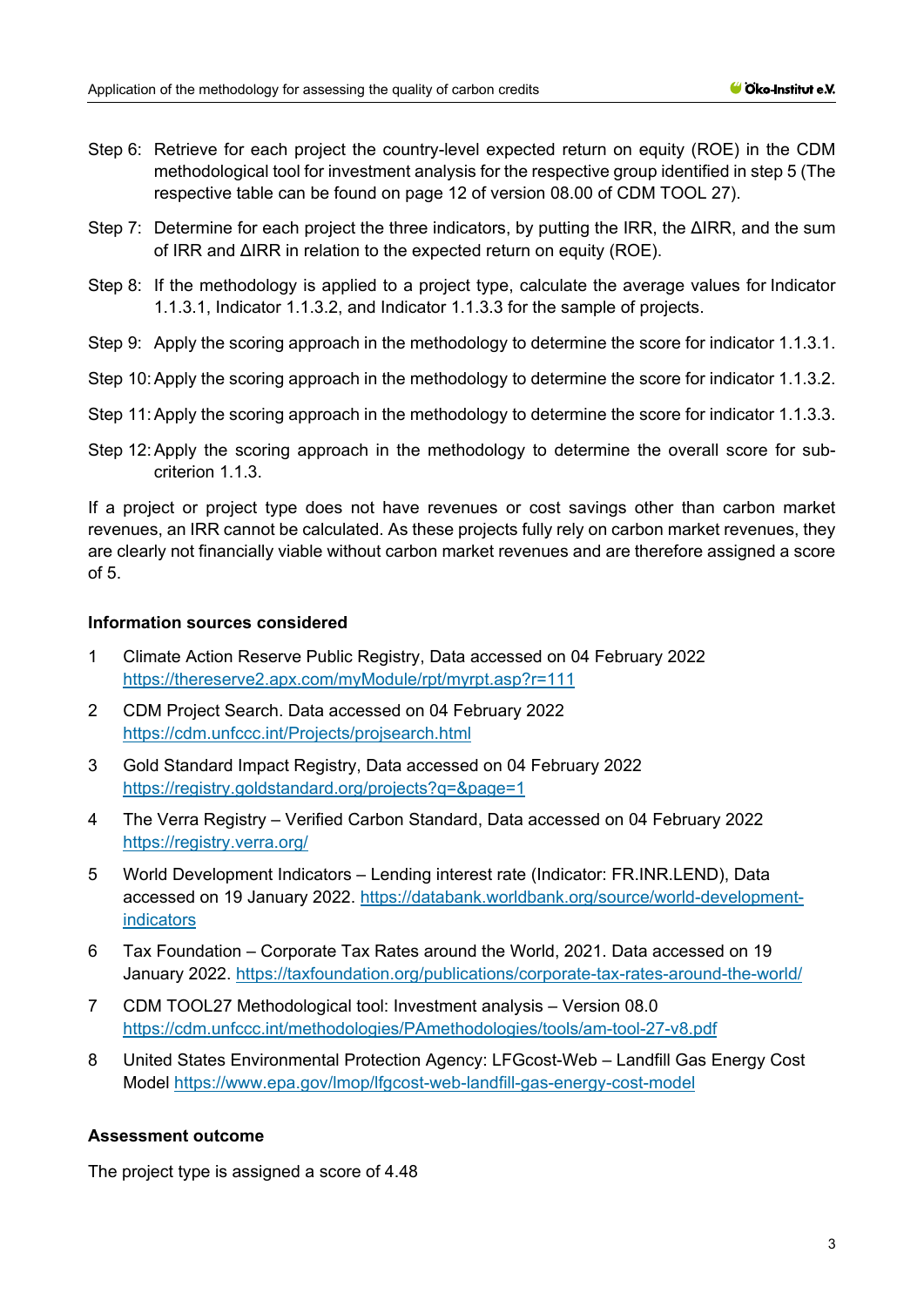#### **Justification of assessment**

In accordance with the methodology, the following steps were conducted for the analysis of the financial attractiveness of the project type:

Step 1: Decide whether to apply the methodology to an individual project or at the level of a project type

The assessment is applied at the level of the project type. The project type is here defined as follows: "Capture and utilization of gas from an existing and closed solid waste disposal site. The collected gas is mainly used for energy purposes, such as for electricity and/or heat generation. A smaller fraction of the gas may be flared (e.g. during maintenance of an on-site electricity generation plant)."

#### Step 2: Collect the relevant data

The assessment is conducted at the project type level which requires the construction of a data sample composed of several projects to determine the financial attractiveness of the project type. For this, the project databases of following carbon crediting programs were searched for landfill gas utilization projects:

- Climate Action Reserve
- Clean Development Mechanism
- Gold Standard
- Verified Carbon Standard

Basing the assessment only on projects that were submitted to carbon crediting programs might be subject to a selection bias because it is likely that projects that are economically viable without carbon credits do not apply for registration. However, a key purpose is to analyze how much carbon credits contribute to clearing the hurdle rate for the specific project type. Using project samples from carbon crediting programs is therefore still a viable source for conducting the assessment.

The degree of information available for each project varies between the programs. Not all programs require project proponents to provide financial analysis data, and some do not make public detailed information on the financial analysis conducted by the project proponent. This is relevant for the ability to use project data for the assessment. What information is available from each program is outlined in the following paragraphs.

The Climate Action Reserve registry (Source 1) subsumes landfill gas utilization projects under the project type name "Landfill Gas Capture/Combustion". As of 4 February 2002, the registry contained 117 entries for this project type. The registry lists key information such as the project name, project status, location etc. A dedicated "project documents" section provides key documentation such as the final project submittal form, verification reports and attestation of voluntary implementation. However, the Climate Action Reserve does not require projects to provide financial data, as additionality is tested through a standardized approach. Information on the financial analysis for the projects is therefore not available. For this reason, it was not possible to include CAR projects into the data sample.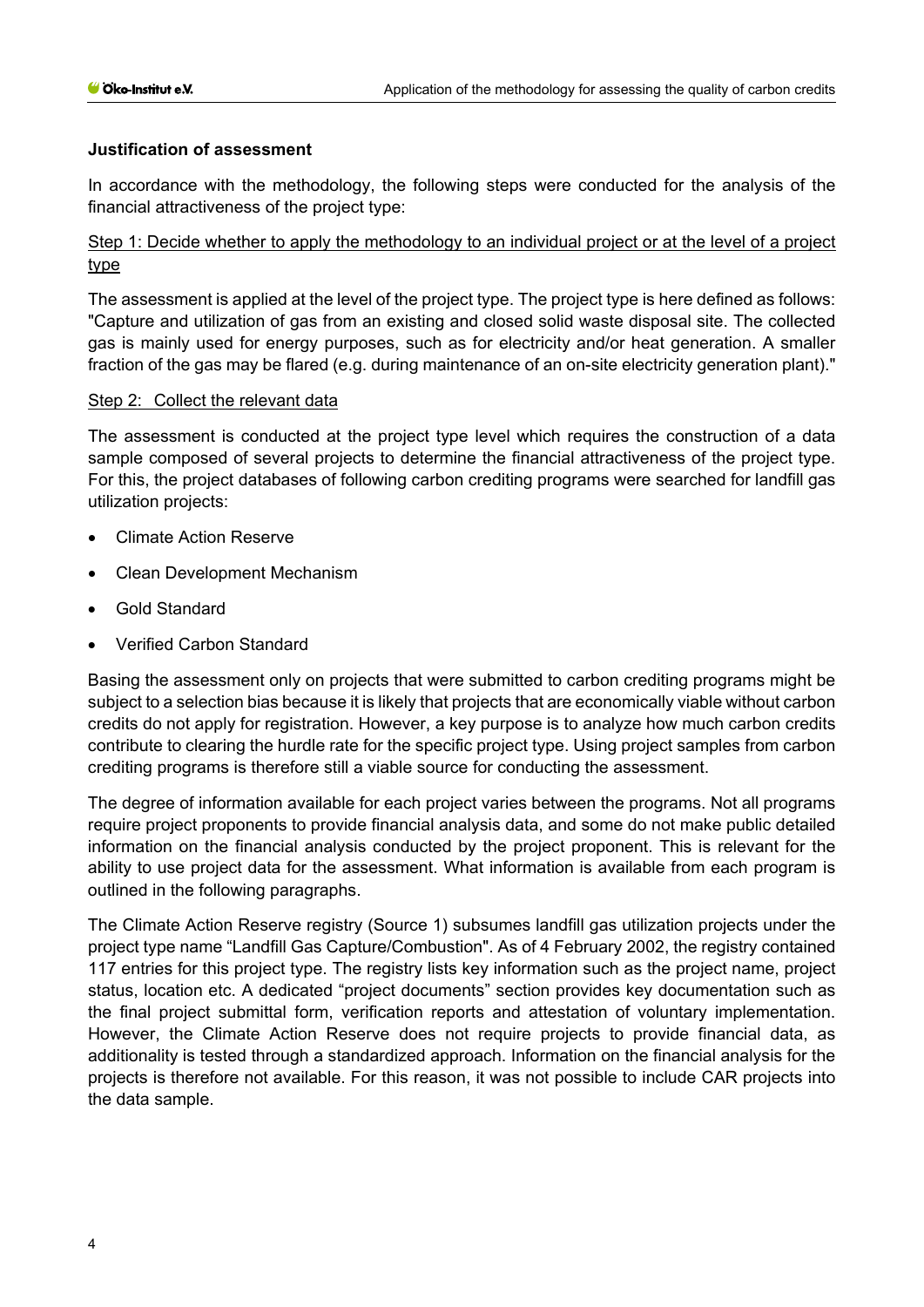The CDM "project search" (Source 2) allows downloading a "Database for PA and POAs"[1](#page-4-0) (henceforth referred to as the CDM database) in Microsoft Excel format. This database contains comprehensive information on all aspects of individual projects, such as the project name, project status, location etc. In addition, key financial information is available in the data base. This includes the estimated IRR benchmark, the estimated IRR excluding CERs and the estimated IRR including CERs. Next to this database, detailed documentation for each project is available when opening individual project entries in CDM project search (Source 2). This includes the project design document (PDD) which is often complemented by excel sheets containing the financial analysis for the project.

In the CDM database, landfill gas utilization projects are listed under the project type "landfill gas" with the sub-type "landfill power". As of 4 February 2022, the database contains 193 entries with active reference numbers for the project sub-type landfill power. This includes mostly registered projects but also few projects that were rejected or withdrawn. All these projects have been selected for the further assessment and were transferred into the data sample for this assessment.

The Gold Standard Impact Registry (Source 3) subsumes landfill gas utilization projects under the project type category "biogas – electricity". It is not possible to further filter projects by sub-project type, or the quantification methodology used by individual projects. For this reason, landfill gas utilization projects had to be identified by hand within the biogas-electricity category. As of 4 February 2022, the registry contained 20 landfill gas utilization projects (either listed, certified design, or certified). The registry itself does not contain information on the financial analysis of projects, but for some projects, information is available in the key project information. Therefore, all 20 projects were transferred into the data sample.

The Verra Registry for the Verified Carbon Standard (Source 4) subsumes landfill gas utilization projects under the project type category "waste handling and disposal". As this category also contains other project types, such as biogas projects, the search results for this project type had to be further filtered. The registry does not provide an option to filter by sub-type. Landfill gas utilization projects were therefore identified by searching for projects applying the relevant methodologies ACM0001 and AMS-III.G. As of 4 February 2022, the registry contains 60 project entries (including projects under validation and under development). When navigating to the project pages of the individual projects, key project documentation, such as project descriptions or monitoring reports, are available. For some projects the project documentation includes key information on the financial analysis for the project. Therefore, all 60 projects are transferred for further analysis into the data sample.

The structure of the CDM database was used for building the data sample, as its header exhibits the most comprehensive list of information categories. For key information categories - such as reference number, status, methodology, country or country region - information from Verified Carbon Standard and Gold Standard projects was added either by merging excel excerpts from the respective project database or filling in information by hand. The resulting data sample from the three programs contains 273 entries.

The methodology uses the following three indicators to assess financial attractiveness:

<span id="page-4-0"></span> $1$  PA = Project Activities; PoA = Programme of Activities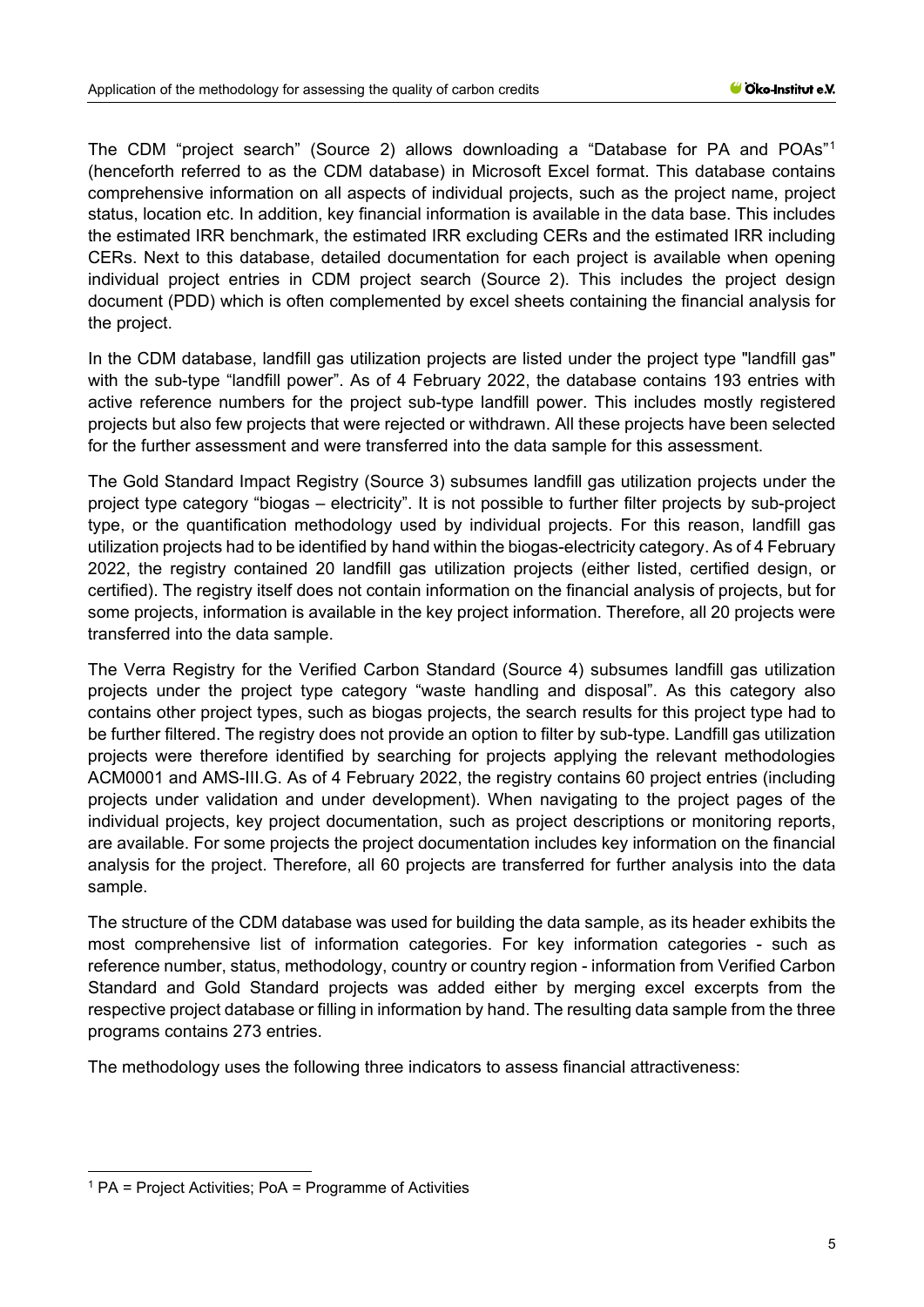- 1.1.3.1 The internal rate of return (IRR) without carbon credit revenues, in relation to the relevant IRR benchmark
- 1.1.3.2 The change in IRR due to carbon credit revenues, in relation to the relevant IRR benchmark
- 1.1.3.3 The IRR with carbon credit revenues, calculated as the sum of IRR without carbon credit revenues and the change in IRR due to carbon credit revenues, in relation to the relevant IRR benchmark

The data sample was therefore further consolidated by removing projects for which neither of the following information was available:

- IRR without carbon credits (information required for calculating indicator 1.1.3.1 and 1.1.3.3.)
- IRR with carbon credits (information required for calculating indicator 1.1.3.2)
- IRR benchmark (information required for all three indicators)

For most CDM projects all three parameters are available as entries in the CDM database. For projects where this information was lacking, the project design documents, and key project information were searched. For Gold Standard and Verified Carbon Standard projects, each project design document was reviewed for this information and, where available, transferred to the data sample by hand.

Not all projects have information available on each of the three parameters listed above. Therefore, the number of projects that exhibit sufficient data for the calculation of the relevant indicator differ for each of the three indicators as summarized in [Table 1](#page-6-0) below.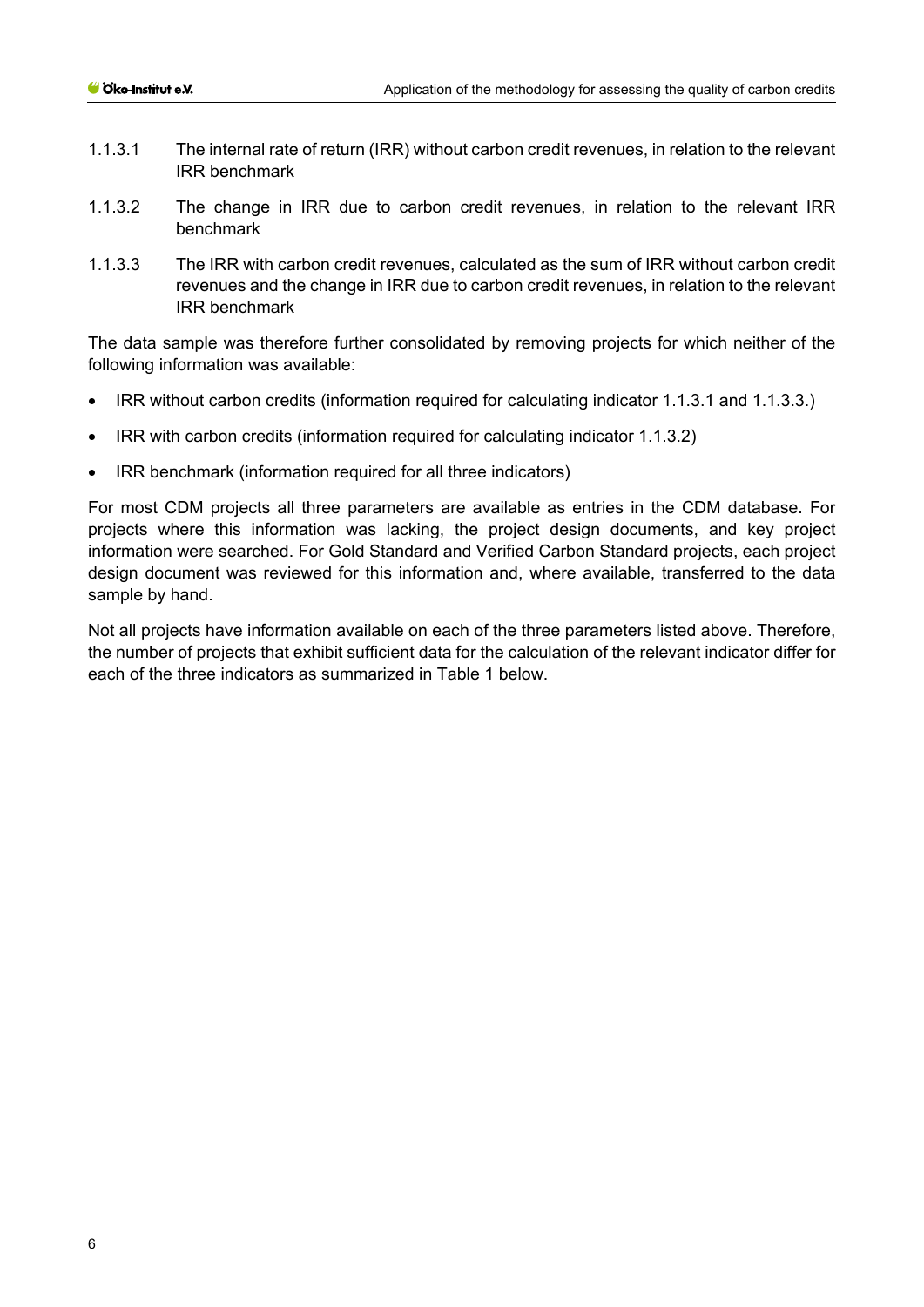#### <span id="page-6-0"></span>**Table 1 Number of sample projects used to calculate the three indicators for financial attractiveness**

|                           | 1.1.3.1 | 1.1.3.2 | 1.1.3.3 |
|---------------------------|---------|---------|---------|
| Total # of projects       | 133     | 112     | 99      |
| Programs                  |         |         |         |
| <b>CDM</b>                | 114     | 101     | 89      |
| <b>GS</b>                 | 7       | 2       | 1       |
| <b>VCS</b>                | 12      | 9       | 9       |
| Regions                   |         |         |         |
| Eastern Asia              | 69      | 67      | 62      |
| South America             | 17      | 7       | 4       |
| <b>Central America</b>    | 18      | 16      | 15      |
| Southern Asia             | 4       | 3       | 3       |
| Western Asia              | 2       | 3       | 2       |
| South-Eastern Asia        | 9       | 6       | 5       |
| Caribbean                 | 1       | 0       | 0       |
| Southern Africa           | 4       | 5       | 4       |
| Southern Europe           | 1       | 0       | 0       |
| Europe                    | 5       | 2       | 1       |
| <b>North America</b>      | 3       | 3       | 3       |
| <b>Selected Countries</b> |         |         |         |
| China                     | 65      | 64      | 60      |
| Mexico                    | 15      | 12      | 12      |
| <b>Brazil</b>             | 12      | 2       | 1       |
| <b>USA</b>                | 3       | 3       | 3       |
| Turkey                    | 5       | 2       | 1       |
|                           |         |         |         |

Source: Own compilation.

The methodology further suggests applying a single carbon price for all projects in the data sample when calculating the indicators. To be able to perform calculations for all projects with a single carbon price, detailed financial information on a project is required in order to be able to reproduce the financial analysis with a different price than assumed by the project proponent. For each project in the consolidated data sample, key project documentation was reviewed for the availability of such detailed information. This review showed that only for 47 CDM projects such detailed financial information is available. Each of these projects provides a separate excel file with detailed financial data (see Table 2).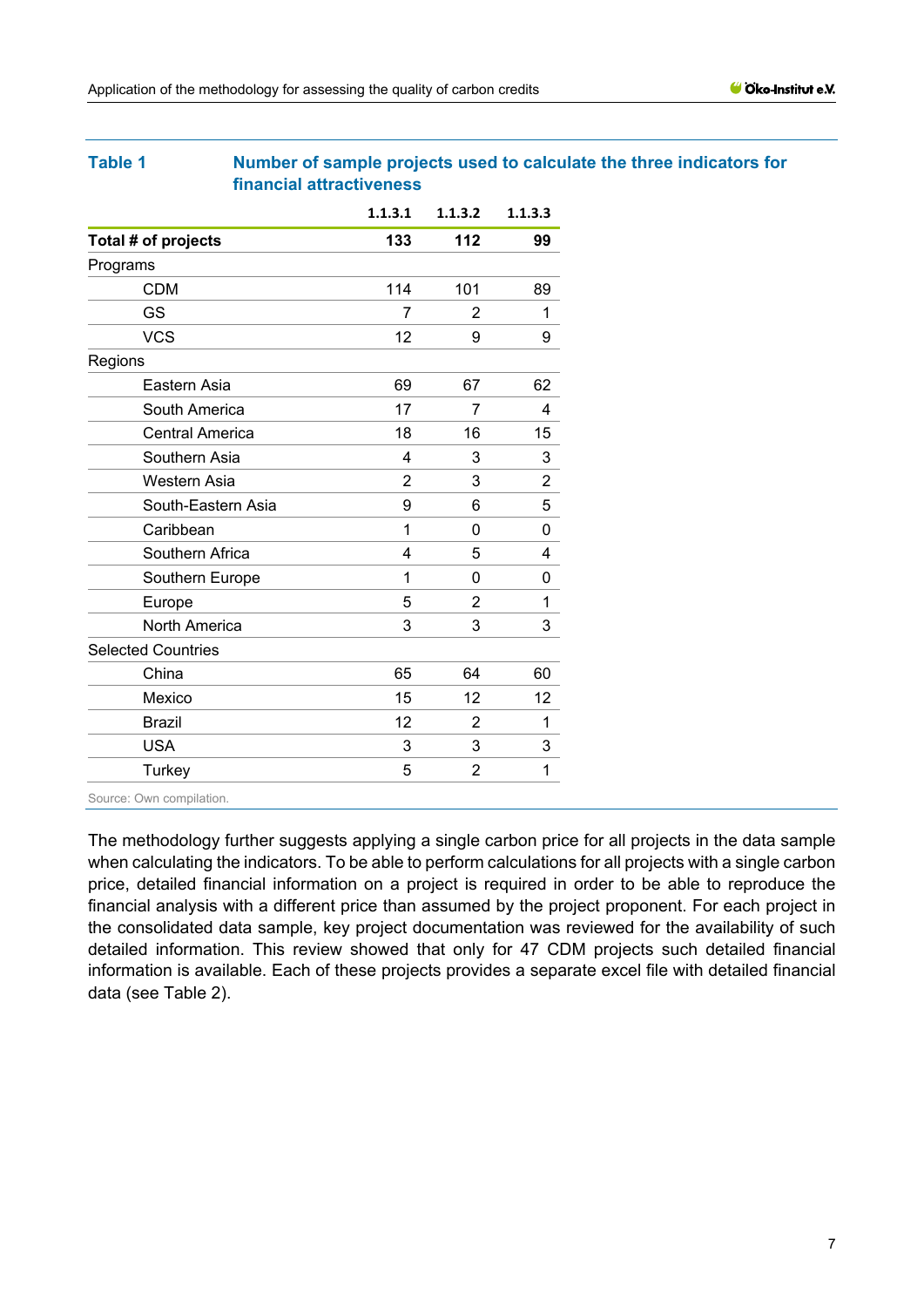## <span id="page-7-0"></span>**Table 2 Number of projects with sufficiently detailed financial information to perform calculations with a single carbon price**

|                           | <b>All indicators</b> |
|---------------------------|-----------------------|
| Total # of projects       | 47                    |
|                           |                       |
| Regions                   |                       |
| Central America           | 9                     |
| South-Eastern Asia        | 2                     |
| Eastern Asia              | 32                    |
| Southern Asia             | 1                     |
| Southern Africa           | 2                     |
| South America             | 1                     |
| <b>Selected Countries</b> |                       |
| China                     | 31                    |
| Mexico                    | 6                     |
| Source: Own compilation.  |                       |

The coverage of countries and regions in this data sample is lower than in the sample that also contains projects that do not provide detailed financial information. Furthermore, there is a high concentration of projects in China and Central America, which form 85 percent of the data sample (see further elaborations on this point below).

Step 6 of the methodology further suggests selecting the IRR benchmark from the country-level expected return on equity (ROE) outlined in the CDM methodological tool for investment (see CDM TOOL 27). This benchmark does, however, only apply to projects that use an equity IRR in their financial analysis. For projects that use a project IRR as the financial indicator, the appropriate benchmark is the weighted average cost of capital (WACC).

To prepare the data sample for calculating the indicators with the correct benchmark, the project design documents for each of the 47 projects were reviewed to determine whether equity or project IRR was used for the financial analysis.

There is no publicly accessible data base for WACC across industries and countries. The WACC for an individual firm can be calculated using the following formula:

 $WACC = r_e \times W_e + r_d \times W_d \times (1 - T_c)$ 

Where:

 $r_e$  = Cost of equity

- $W_a$  = Percentage if financing that is equity
- $r_d$  = Cost of debt
- $W_d$  = Percentage of financing that is debt<br> $T_c$  = Corporate tax rate
- = Corporate tax rate

The most accurate way of calculating a WACC benchmark would be to build a peer group of companies active in a particular country and industry related to the project type and calculate the average WACC that applies among that group. This would require very comprehensive data. The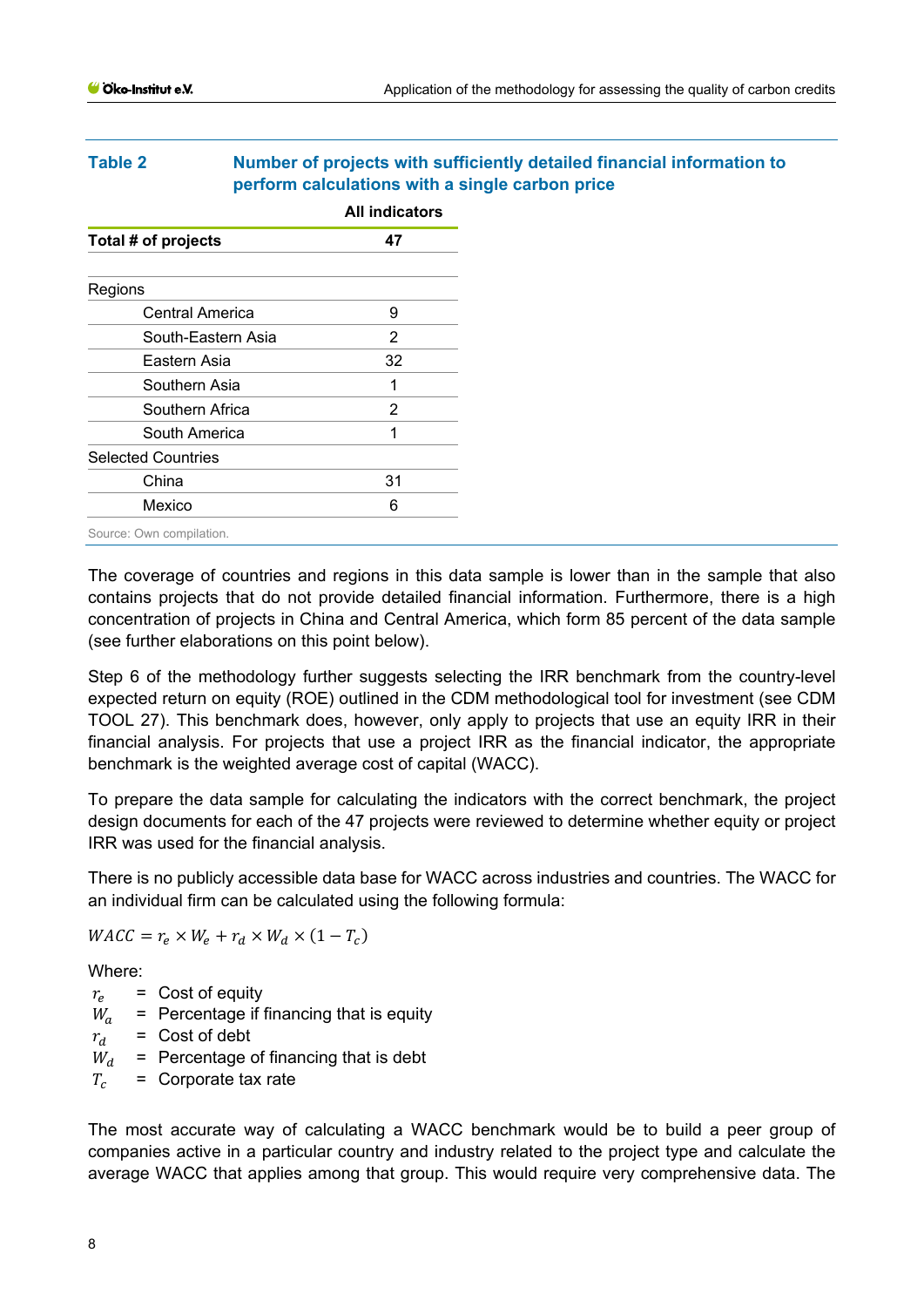second-best option is to calculate the benchmark by using country specific data for the parameters listed in the formula above. This option was used for the assessment.

The required data for each of the parameters were sourced as follows:

- Cost of equity: Data from the CDM TOOL27 was used.
- Cost of debt: The "World Development Indicator DataBank" includes a time series on the lending interest rate for meeting short- and medium-term financing needs of the private sector (Source 5). The data description specifies that when reporting these data, countries should use effective and not nominal interest rates. These data were used, taking into account the host country and the start date of the project activity. For some countries data on the lending interest rate are not available. These projects were therefore removed from the analysis.
- Corporate tax rate: The "Tax Foundation" maintains a time series with the relevant data (Source 3) that was used for the analysis.

The result of this data collection are two different samples of projects:

- **Sample 1:** This data sample includes only those projects for which detailed financial information is available, consisting of CDM projects only (see [Table 2\)](#page-7-0).
- **Sample 2:** This data sample includes those projects for which high-level data on the financial attractiveness of projects are available. It consists of projects from three carbon crediting programs (see [Table 1\)](#page-6-0).

Only the second data sample allows the application of all steps of the methodology, while the first data sample has a more comprehensive coverage in terms of countries, regions and programs. The three indicators are therefore determined separately for both data samples. The results of the two analyses are then compared for deriving the final score for the project type. Steps 3-12 of the methodology are therefore applied twice and separately for each data sample.

#### Assessment with Sample 1

As described above, this data sample consists of those CDM projects that have submitted detailed financial information in form of a separate excel sheet. These sheets provide information on the IRR without carbon credits, the IRR with carbon credits, the carbon price used to calculate the latter as well as other cash-flow related data and calculations.

### Step 3: Define the carbon credit price used in the calculation of the change in financial attractiveness due to carbon credit revenues.

The methodology recommends either using the carbon price estimated by the project proponent if it can be considered as plausible or setting a single carbon credit price applicable to all projects. Here, both approaches are implemented and then compared.

The single carbon credit price for the assessment is set at EUR 10 per ton/ $CO<sub>2</sub>e$ . This value is chosen with the expectation that carbon credit prices will surge in the future and because the performance of projects at these higher values is of most interest when looking at the financial attractiveness of the project type.

#### Step 4: Identify for each project the respective value for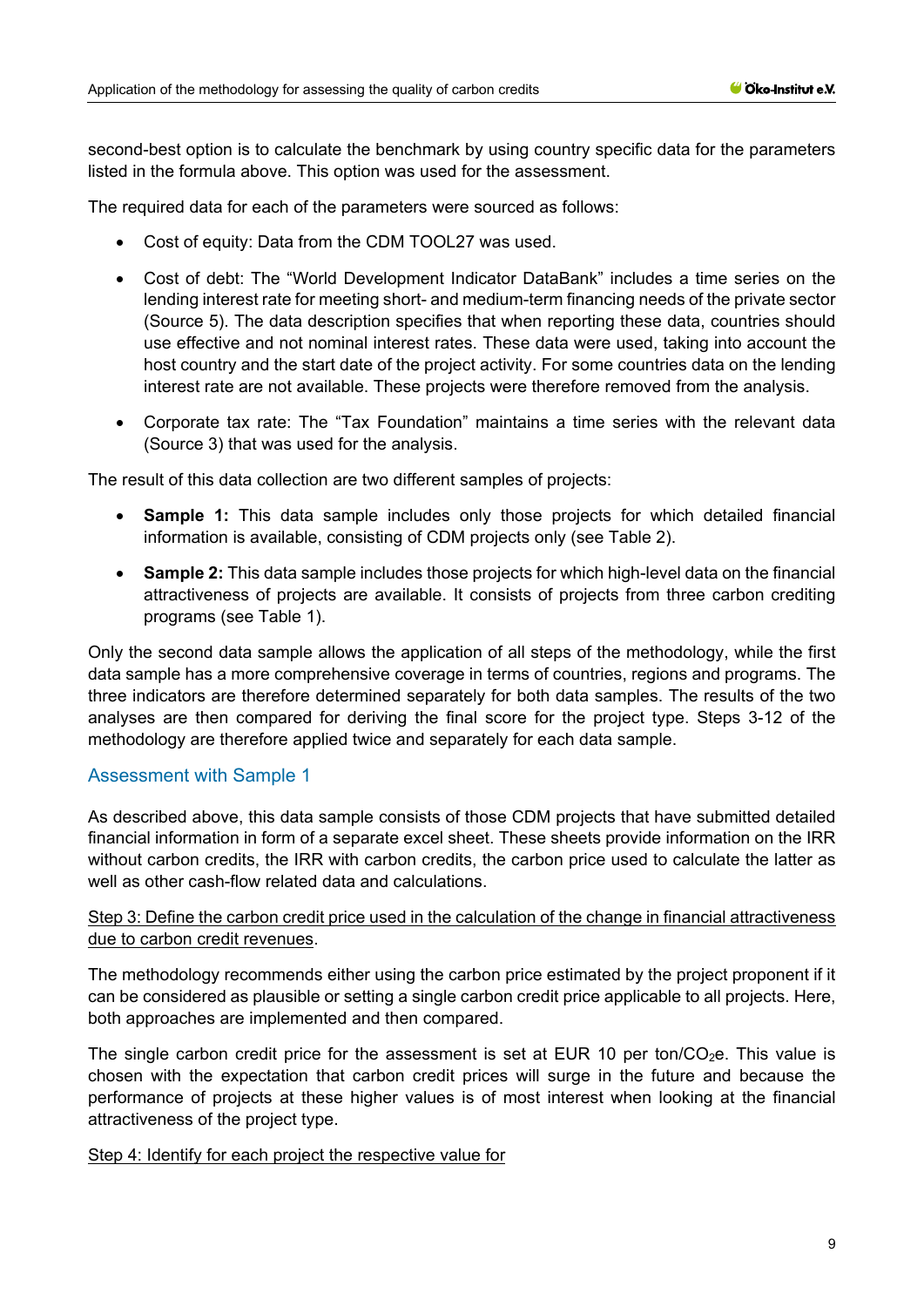- a) the IRR without carbon credit revenues (IRR);
- b) The change in IRR due to carbon credit revenues (ΔIRR); and
- c) The IRR with carbon credit revenues, calculated as the sum of IRR without carbon credit revenues and the change in IRR due to carbon credit revenues (IRR+∆IRR).

The respective values are calculated both using, as outlined above:

- The original carbon credit price assumed by project proponents as available in the CDM database.
- The single carbon credit price of EUR 10 per ton/ $_{CO2}$ .

### Step 5: Identify for the project the relevant project category in the CDM Methodological Tool for Investment Analysis (CDM TOOL 27):

Landfill gas utilization falls within project category 1 of the Methodological Tool for Investment Analysis.

### Step 6: Retrieve for each project the country-level expected return on equity (ROE) in the CDM methodological tool for investment analysis for the respective group identified in step 5 (The respective table can be found on page 12 of version 08.00 of CDM TOOL 27).

The respective values are retrieved for each project as outlined in Step 2 above.

For most projects no information is available in the project design document or other key project documentation on the distribution of debt and equity for the project. An assumption was therefore made that the percentage is 50 percent for each source of financing. This assumption is guided by the respective guidelines in CDM TOOL 27 that recommends this procedure for cases where information is not available (see paragraph 25 on page 9).

Moreover, the respective indicator values were determined separately using two different benchmarks:

- The original benchmark applied by the project proponents in their financial data.
- An adjusted benchmark that is either based on the expected return on equity for the project type in the respective country (based on the CDM TOOL27) or on the WACC applying in the respective country at the time of the start date for the project as calculated using the formula specified in Step 2. Most projects do not specify whether they conducted the investment analysis in nominal or in real terms. For calculating the adjusted benchmark, it is here assumed that projects used real terms instead of nominal terms for their financial data. Therefore, no adjustment for inflation was applied to the return on equity values of CDM TOOL27. As described above, the lending interest rates used for calculating WACC are also based on effective interest rates.

#### Step 7: Determine for each project the three indicators, by putting the IRR, the ΔIRR, and the sum of IRR and ΔIRR in relation to the benchmark IRR.

For each of the 47 projects the three indicators were derived by putting the respective IRR, ΔIRR and sum of IRR and ΔIRR to the respective benchmark.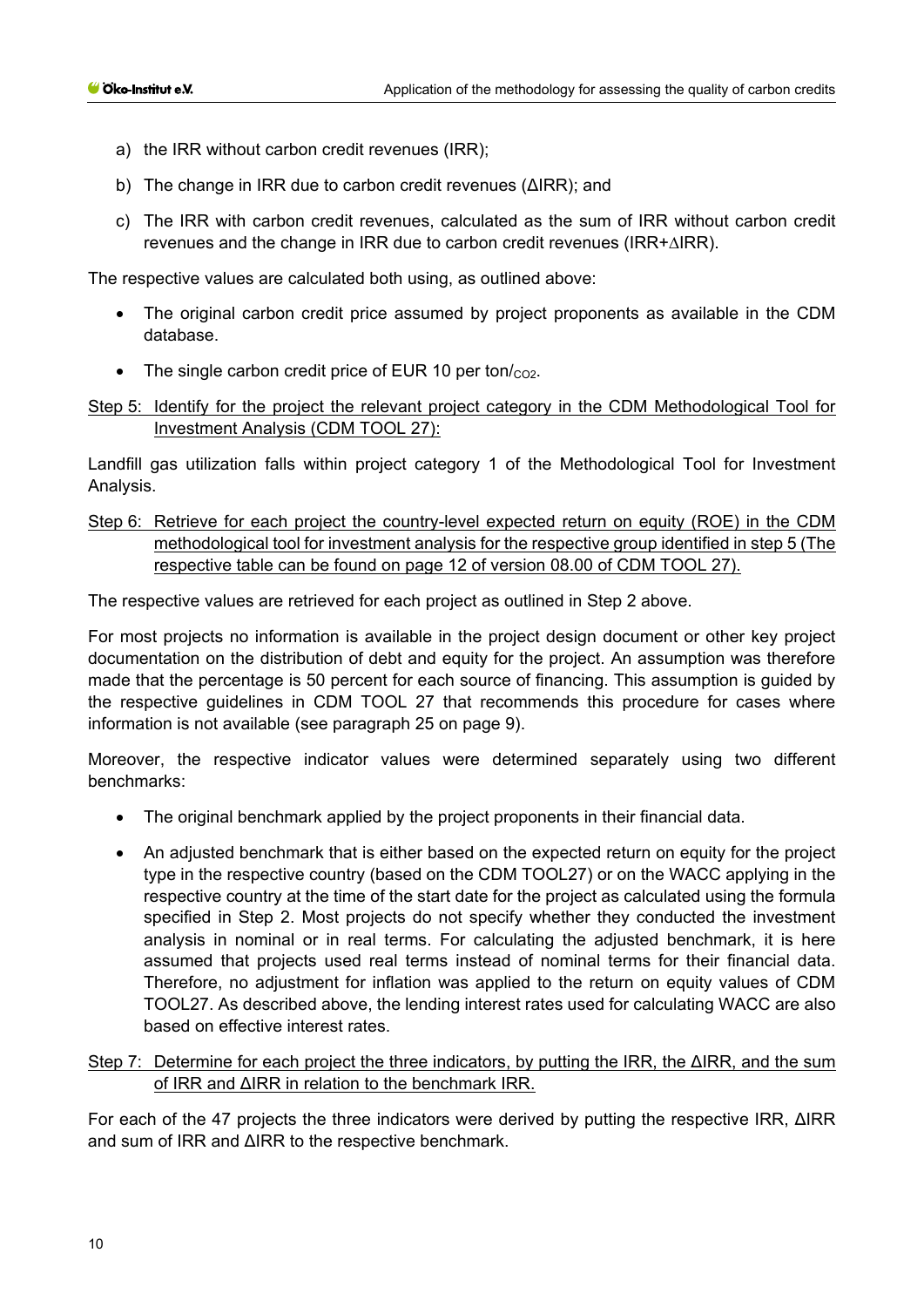In doing so, different combinations of benchmarks values (original or adjusted) and carbon credit price (original and adjusted) were used respectively. [Table 3](#page-11-0) below provides an overview of the scoring results for each combination.

Indicator 1.1.3.1 is not affected by changes in the carbon price, which is why here only two values were calculated; one based on the original benchmark and another on the adjusted benchmark. For indicators 1.1.3.2 and 1.1.3.3 values for all four different combinations have been calculated.

#### Step 8-12: Calculation of the values for the indicators and the scores

Values for each of the three indicators were calculated for each of the 47 projects using the combinations for benchmarks and carbon credit prices outlined in [Table 4](#page-11-0) below. After this the values were used to derive the scorings for each indicator using the respective scoring formulas outlined in the methodology. Finally, average scores were determined for each indicator.

[Table 3](#page-11-0) below summarizes the results of the analysis. The analysis shows a high performance of the project type for all three indicators. The overall score for sub-criterion 1.1.3 for the project type landfill gas utilization on a global level is 4.62 (applying the combination with the adjusted price and the adjusted benchmark). Scorings are higher when applying the single carbon price of EUR 10 per ton/CO2 because most projects used lower prices in their investment analyses. Scorings are lower when applying the adjusted benchmark because for most projects the adjusted benchmark is lower than those applied by projects in their investment analyses.

Regional differences exist for some of the scores. A regional differentiation of scores is however not feasible because of the low numbers of projects in the sample size for some of the regions.

[Table 4](#page-11-0) below provides a detailed overview of the score distribution across the indicators.

The assessment was repeated using the full data sample as presented in [Table 1](#page-6-0) above. The restriction with this data sample is that it is not possible to adjust the benchmark and carbon price. It does however include more projects and carbon crediting program. The description of the second assessment starts after the results table below.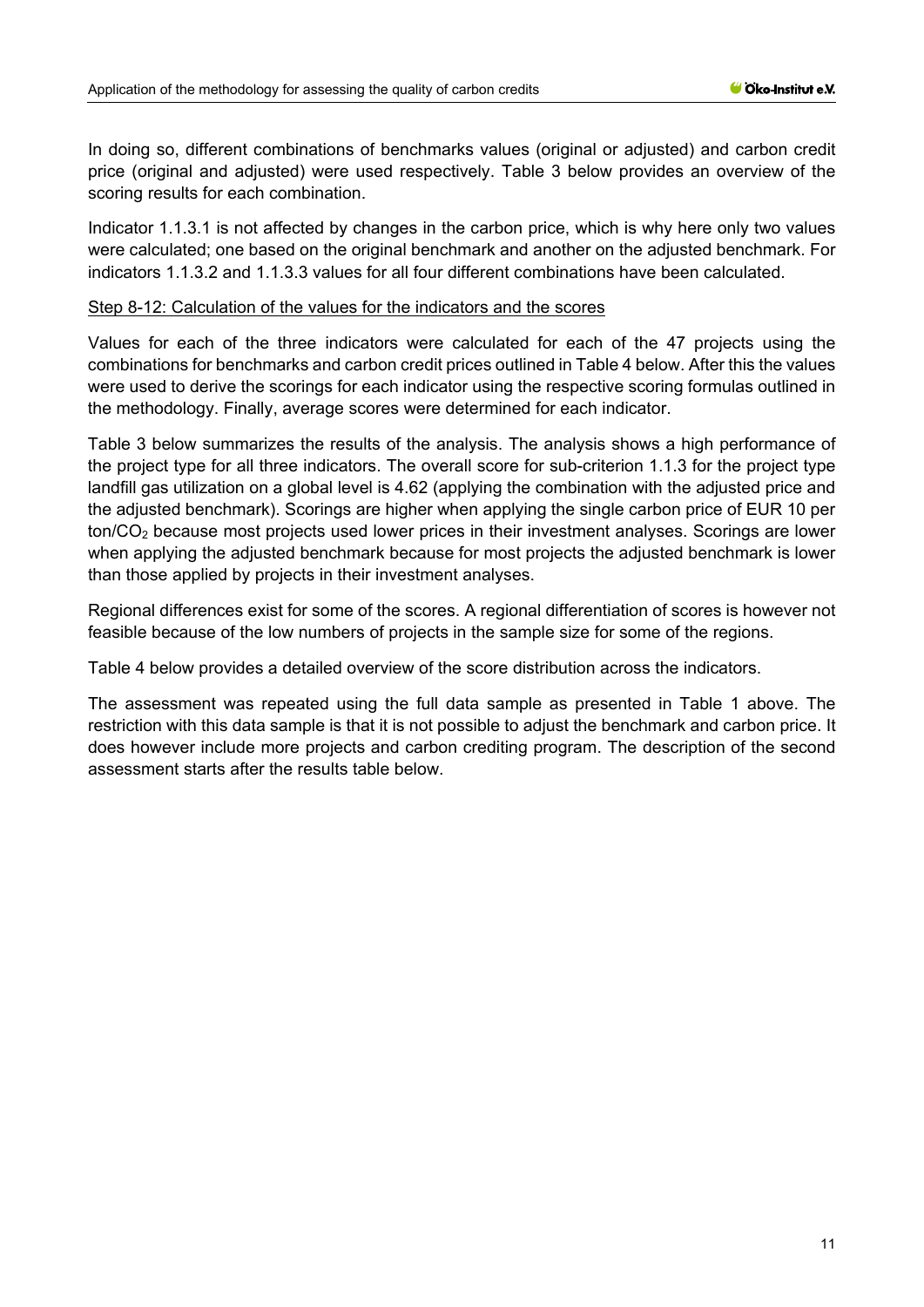| <b>Table 3</b>                      | Scoring for sub-criterion 1.1.3 for the project type landfill gas utilization |                                                           |                               |      |      |                                                    |      |                               |                                                             |      |                               |                                                             |      |      |                               |      |      |
|-------------------------------------|-------------------------------------------------------------------------------|-----------------------------------------------------------|-------------------------------|------|------|----------------------------------------------------|------|-------------------------------|-------------------------------------------------------------|------|-------------------------------|-------------------------------------------------------------|------|------|-------------------------------|------|------|
| Sub-criterion<br>1.3.3              | <b>Size</b>                                                                   | <b>Sample Original Price</b><br><b>Original Benchmark</b> |                               |      |      | <b>Original Price</b><br><b>Adjusted Benchmark</b> |      |                               | <b>Adjusted Price (EUR 10)</b><br><b>Original Benchmark</b> |      |                               | <b>Adjusted Price (EUR 10)</b><br><b>Adjusted Benchmark</b> |      |      |                               |      |      |
|                                     |                                                                               |                                                           | 1.1.3.1 1.1.3.2 1.1.3.3 Score |      |      |                                                    |      | 1.1.3.1 1.1.3.2 1.1.3.3 Score |                                                             |      | 1.1.3.1 1.1.3.2 1.1.3.3 Score |                                                             |      |      | 1.1.3.1 1.1.3.2 1.1.3.3 Score |      |      |
| Global                              | 47                                                                            | 4.70                                                      | 4.70                          | 4.91 | 4.65 | 4.42                                               | 4.78 | 4.91                          | 4.53                                                        | 4.70 | 4.89                          | 4.91                                                        | 4.59 | 4.42 | 4.93                          | 4.91 | 4.62 |
| <b>Regions</b>                      |                                                                               |                                                           |                               |      |      |                                                    |      |                               |                                                             |      |                               |                                                             |      |      |                               |      |      |
| Central<br>America                  | 9                                                                             | 4.39                                                      | 5.00                          | 5.00 | 4.66 | 3.51                                               | 5.00 | 5.00                          | 4.09                                                        | 4.39 | 4.93                          | 5.00                                                        | 4.62 | 3.51 | 4.99                          | 5.00 | 4.09 |
| South-Eastern<br>Asia               | $\overline{2}$                                                                | 5.00                                                      | 5.00                          | 5.00 | 5.00 | 5.00                                               | 5.00 | 5.00                          | 5.00                                                        | 5.00 | 5.00                          | 5.00                                                        | 5.00 | 5.00 | 5.00                          | 5.00 | 5.00 |
| Eastern Asia                        | 32                                                                            | 4.78                                                      | 4.70                          | 4.87 | 4.69 | 4.67                                               | 4.81 | 4.88                          | 4.69                                                        | 4.78 | 4.89                          | 4.87                                                        | 4.79 | 4.67 | 4.96                          | 4.87 | 4.77 |
| Southern Asia                       | 1                                                                             | 4.87                                                      | 4.92                          | 5.00 | 4.89 | 4.80                                               | 4.99 | 5.00                          | 4.89                                                        | 4.87 | 4.49                          | 5.00                                                        | 4.64 | 4.80 | 4.90                          | 5.00 | 4.84 |
| Southern<br>Africa                  | $\overline{2}$                                                                | 4.11                                                      | 3.55                          | 5.00 | 3.60 | 3.40                                               | 4.72 | 5.00                          | 3.86                                                        | 4.11 | 4.87                          | 5.00                                                        | 4.41 | 3.40 | 4.99                          | 5.00 | 4.01 |
| South America                       | 1                                                                             | 4.98                                                      | 3.40                          | 5.00 | 4.00 | 4.99                                               | 1.40 | 4.83                          | 2.44                                                        | 4.98 | 4.94                          | 5.00                                                        | 4.96 | 4.99 | 3.31                          | 5.00 | 3.95 |
| <b>Selected</b><br><b>Countries</b> |                                                                               |                                                           |                               |      |      |                                                    |      |                               |                                                             |      |                               |                                                             |      |      |                               |      |      |
| China                               | 31                                                                            | 4.80                                                      | 4.69                          | 4.87 | 4.69 | 4.67                                               | 4.81 | 4.87                          | 4.68                                                        | 4.80 | 4.88                          | 4.87                                                        | 4.80 | 4.67 | 4.96                          | 4.87 | 4.76 |
| Mexico                              | 6                                                                             | 4.41                                                      | 5.00                          | 5.00 | 4.67 | 3.64                                               | 5.00 | 5.00                          | 4.18                                                        | 4.41 | 4.91                          | 5.00                                                        | 4.63 | 3.64 | 4.98                          | 5.00 | 4.17 |
|                                     |                                                                               |                                                           |                               |      |      |                                                    |      |                               |                                                             |      |                               |                                                             |      |      |                               |      |      |

<span id="page-11-0"></span>Source: Own calculations.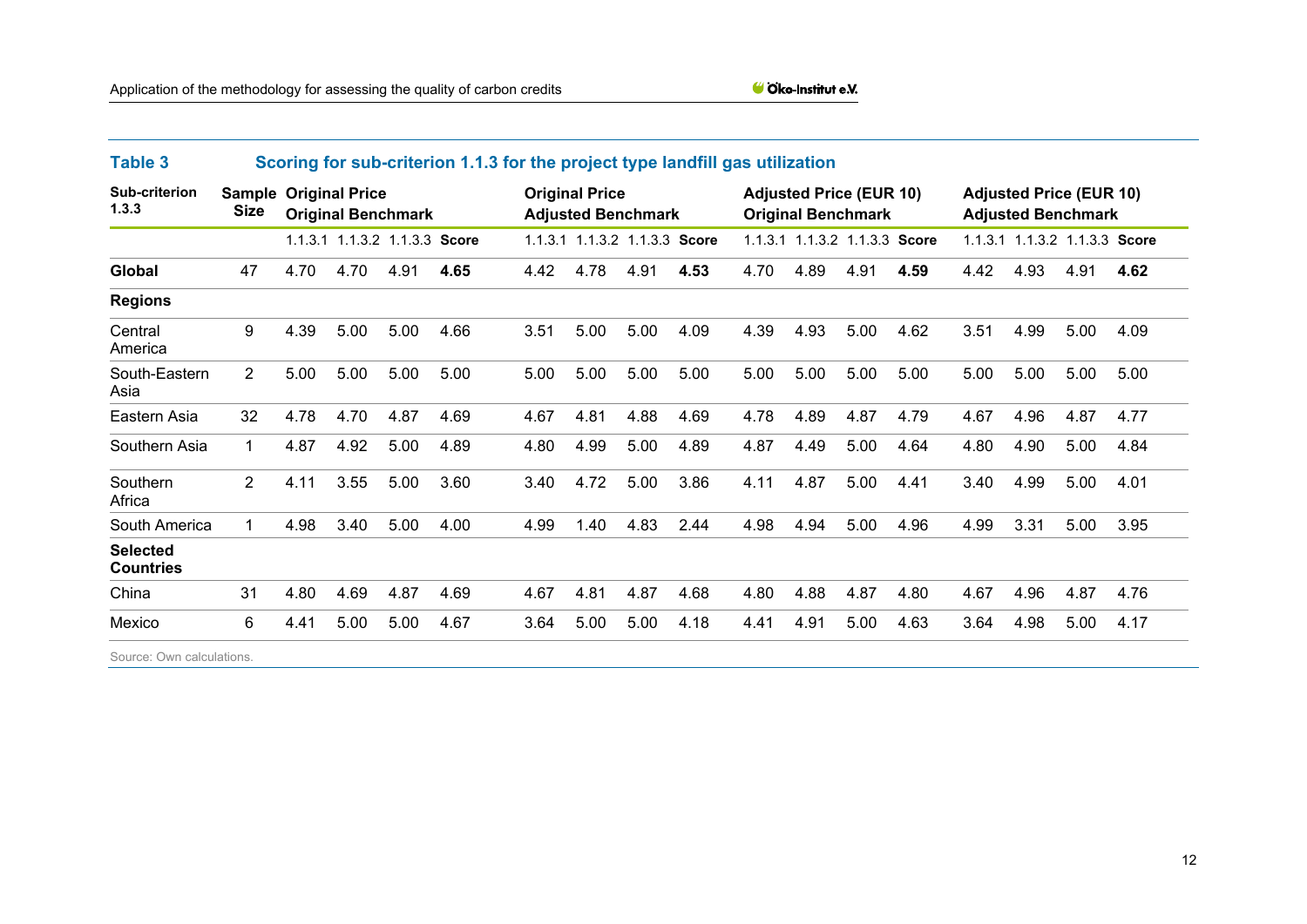### Assessment with Sample 2

As described in step 2, this data sample contains all projects that provide information on the benchmark IRR used as well as on at least one of the following parameters:

- The IRR without carbon credits
- The IRR with carbon credits

Before conducting the assessment, the data sample was further separated into three sub-samples as described below:

- Sub-sample 1 containing projects that provide all information required for calculating indicator 1.1.3.1 (which is the IRR without carbon credits and the benchmark IRR).
- Sub-sample 2 containing projects that provide all information required for calculating indicator 1.1.3.2 (which is the IRR with carbon credits and the benchmark IRR).
- Sub-sample 3 containing projects that provide all information required for calculating indicator 1.1.3.3 (which is the IRR without carbon credits, the IRR with carbon credits and the benchmark IRR).

As shown in [Table 1,](#page-6-0) the size of the sub-samples varies, with sub-sample 1 containing 133 projects, sub-sample 2 containing 112 projects and sub-sample 3 containing 99 projects.

To ensure the maximum coverage of projects for each indicator it was decided to use a separate sample for the assessment of each indicator. The advantage of this approach is that this enhances the coverage of projects for indicators, especially for indicator 1.1.3.1 including a few projects in the United States and Turkey.

For each indicator the assessment was conducted following the steps in the methodology as described below, using the respective sub-sample.

Step 3: Define the carbon credit price used in the calculation of the change in financial attractiveness due to carbon credit revenues.

As the assessment will rely on the estimated carbon price by the project proponent, no further adjustments to the data sample are required.

Step 4: Identify for each project the respective value for:

a. The IRR without carbon credit revenues (IRR);

The IRR without carbon credits was integrated into the data sample using the process outlined in step 2 above.

b. The change in IRR due to carbon credit revenues (ΔIRR); and

The data sample contains two values for the IRR with carbon credits:

The IRR with carbon credits was integrated into the data sample using the process outlined in step 2 above.

c. The IRR with carbon credit revenues.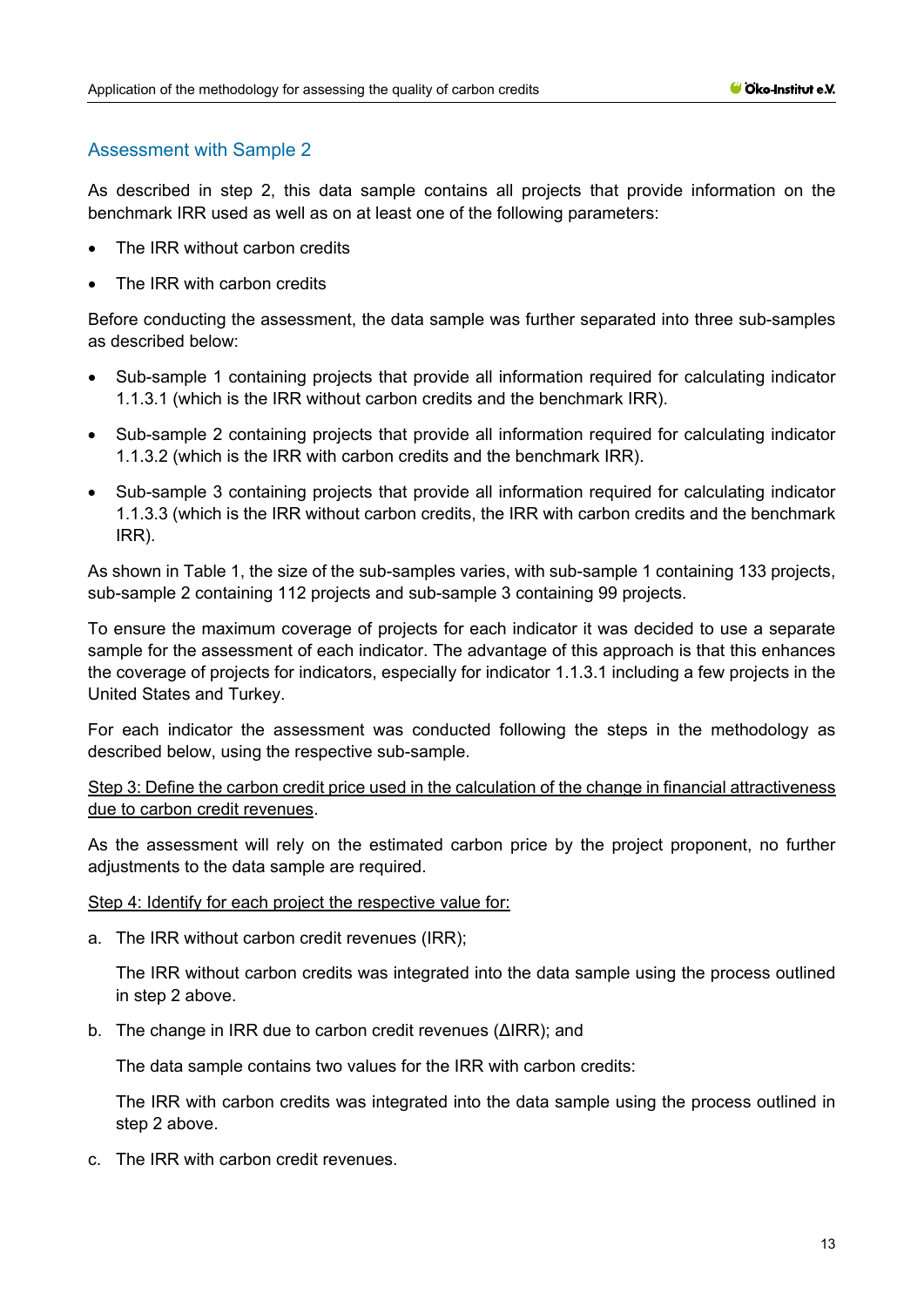The change in IRR was calculated by subtracting the value for the IRR without carbon credits from the value for the IRR with carbon credits.

Step 5: Identify for the project the relevant project category in the CDM Methodological Tool for Investment Analysis (CDM TOOL 27):

This step is not required for the assessment as it relies on the benchmarks by the project proponent.

Step 6: Retrieve for each project the country-level expected return on equity (ROE) in the CDM methodological tool for investment analysis for the respective group identified in step 5 (The respective table can be found on page 12 of version 08.00 of CDM TOOL 27).

This step is not required for the assessment as it relies on the benchmarks by the project proponent.

Step 7: Determine for each project the three indicators, by putting the IRR, the ΔIRR, and the sum of IRR and ΔIRR in relation to the benchmark IRR.

The calculations were performed for each indicator according to the methodology.

Steps 8-12: If the methodology is applied to a project type, calculate the average scores for Indicator 1.1.3.1, Indicator 1.1.3.2, and Indicator 1.1.3.3 for the sample of projects.

Average scores were calculated for each of the three indicators using the equations outlined in the methodology.

#### Conclusion of the assessment

The results for the second sample are summarized in [Table 5.](#page-14-0) The overall score for indicator 1.1.3 varies between 4.53 and 4.65 for sample 1, depending on the choice of data used (see [Table 4\)](#page-13-0). For sample 2 the score is 4.28. The overall score for sub-criterion 1.1.3 is 0.37 score points lower in sample 2 when comparing it with the corresponding combination of original price / original benchmark in sample 1. This is mainly driven by the fact that projects in this sample on average score lower for indicators 1.1.3.1 and 1.1.3.2.

Regional differences exist for some of the scores of sample 2 (se[e Table 5\)](#page-14-0). A regional differentiation of scores is for both samples however not representative because of the low numbers of projects in the sample size for some of the regions.

<span id="page-13-0"></span>

| <b>Table 4</b> |                           |                           |                           | Comparison between results of sample 1 and sample 2 |                           |  |  |  |  |
|----------------|---------------------------|---------------------------|---------------------------|-----------------------------------------------------|---------------------------|--|--|--|--|
|                | Sample 1                  | Sample 1                  | Sample 1                  | Sample 1                                            | Sample 2                  |  |  |  |  |
|                | <b>Original Price</b>     | <b>Original Price</b>     | <b>Adjusted Price</b>     | <b>Adjusted Price</b>                               | <b>Original Price</b>     |  |  |  |  |
|                | <b>Original Benchmark</b> | <b>Adiusted Benchmark</b> | <b>Original Benchmark</b> | <b>Adjusted Benchmark</b>                           | <b>Original Benchmark</b> |  |  |  |  |
| 1.1.3.1        | 4.70                      | 4.42                      | n/a                       | n/a                                                 | 4.46                      |  |  |  |  |
| 1.1.3.2        | 4.70                      | 4.78                      | 4.89                      | 4.93                                                | 4.27                      |  |  |  |  |
| 1.1.3.3        | 4.91                      | 4.91                      | 4.91                      | 4.91                                                | 4.99                      |  |  |  |  |
| 1.1.3          | 4.65                      | 4.53                      | 4.59                      | 4.62                                                | 4.28                      |  |  |  |  |

Source: Own calculations.